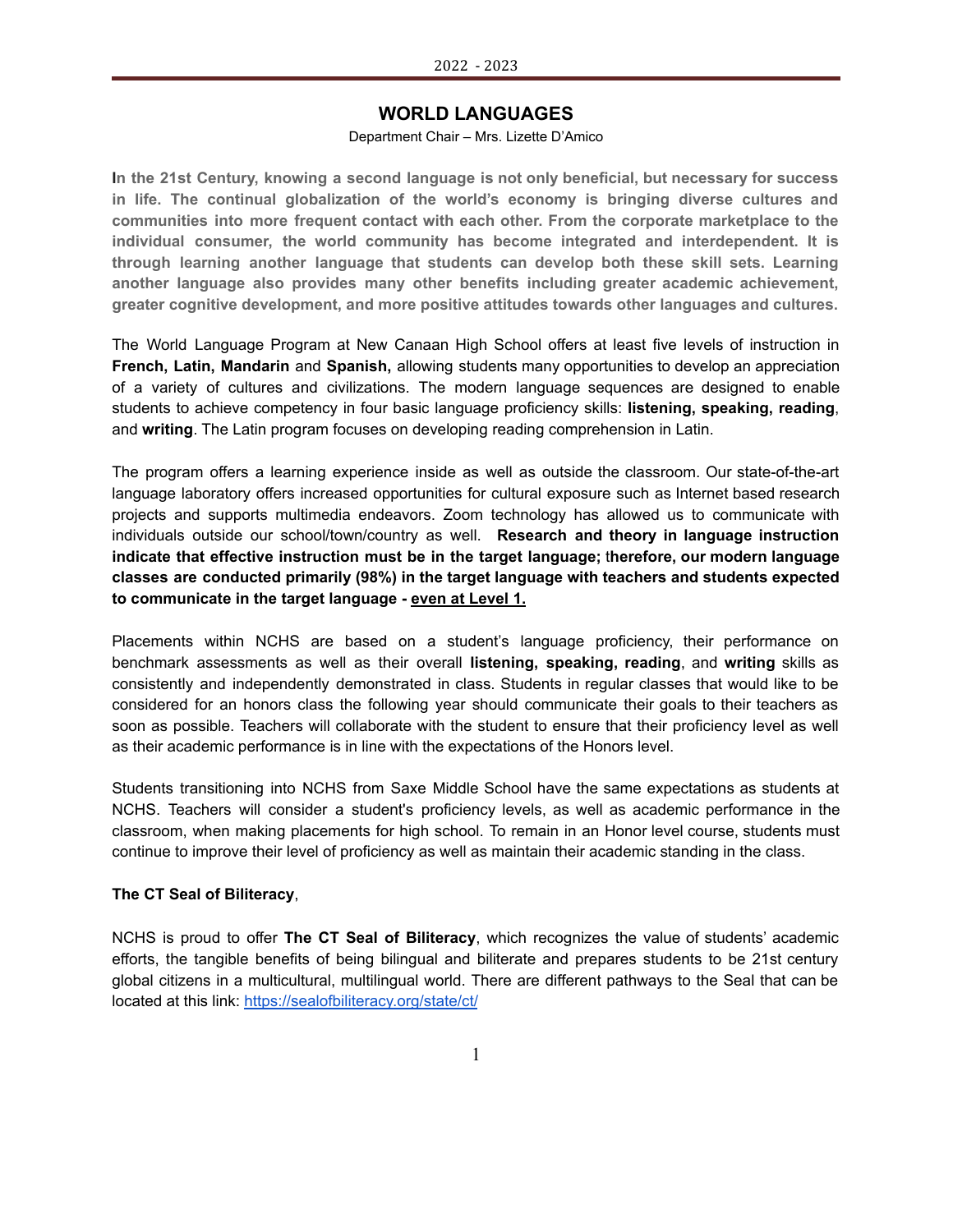In determining eligibility for the Seal of Biliteracy, the NCPS uses the AAPPL (ACTFL Assessment of Performance toward Proficiency in Languages) Assessment, which will be administered at the Level 4 (or their junior year) and students will need a minimum of an I3 in all four domains (Reading, Writing, Listening and Speaking). Latin students will take the ALIRA (ACTFL Latin Interpretive Reading Assessment) at Level 4 and need a minimum of an I3, as well. This Seal will be added to the student's transcript and diploma.

NOTE - There is a one (1) credit requirement in a World Language for graduation. Students who have met this requirement and are continuing in a World Language, may apply these additional credits to the overall *Humanities* requirement, as well as the total credits required for graduation.

#### **FRENCH 1** Grade: 9 – 12

Duration: 2 Semesters Prerequisite: None Credit: 0.5 per semester

In this beginning course, students will receive a strong foundation in the basic four skills of the language, and culture will be emphasized. Basic communication will be stressed through oral activities in the classroom. Conversation, cultural readings, and written communication are integrated into each unit. Each unit will include listening and speaking assessments. This class is taught in the target language. Novice Level Proficiency as measured by ACTFL.

Text: Authentic resources in addition to the online text *D'accord I*.

### **FRENCH 2**

Grade: 9 - 12 Duration: 2 Semesters Prerequisite: French 1 and see above for additional criteria Credit: 0.5 per semester

The second year of study provides continued development of reading, writing, listening and speaking skills in French. Structures learned in the first year are reinforced and new ones introduced. The students' knowledge of French- speaking countries and their people is broadened and integrated in the lessons taught.

Authentic audio and visual materials are used. Students are required to write short paragraphs and express themselves orally in complete sentences. This class is taught in the target language. Students are expected to communicate with each other and the teacher in French. Novice Mid Level Proficiency as measured by ACTFL.

Text: Authentic resources in addition to the online text *D'accord 1* and 2.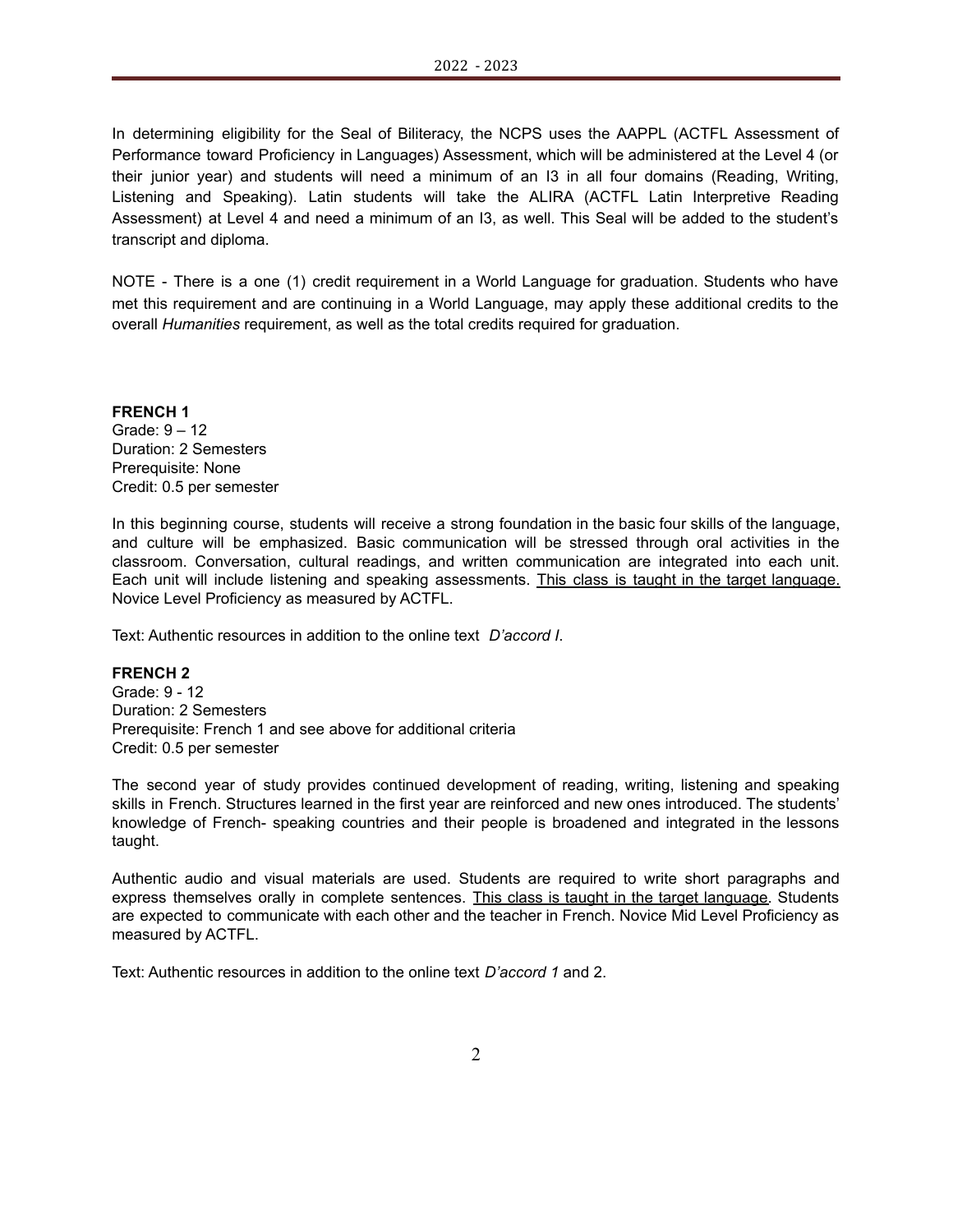# **FRENCH 2 - HONORS**

Grade: 9 - 12 Duration: 2 Semesters Prerequisite: French 1 land see above for additional criteria Credit: 0.5 per semester

The second year honors level provides continued practice in the four communication skills. Students are expected to master and apply new structures and vocabulary at a faster and more independent pace. Active class participation in the target language is required. This class is taught in the target language. Students are expected to communicate with each other and the teacher in French. Aspects of life in Francophone countries enrich the students' cultural awareness. Novice Mid Level Proficiency as measured by ACTFL.

Text: Authentic sources in addition to the online textbook *D'accord 1 and 2*.

**FRENCH 3** Grade: 10 - 12 Duration: 2 Semesters Prerequisite: French 2/2H and see above for additional criteria Credit: 0.5 per semester

The third year provides an opportunity for the student to communicate with greater ease and a degree of creativity orally and in writing. Reading proficiency increases. Structures from French 1 and 2 are reviewed and more advanced forms such as the conditional are introduced and cultural awareness is further expanded. This class is taught in the target language. Students are expected to communicate with each other and the teacher in French. Intermediate Low Proficiency as measured by ACTFL.

Text: Authentic sources in addition to the online textbook *D'accord 2*.

#### **FRENCH 3 HONORS**

Grade: 9 - 12 Duration: 2 Semesters Prerequisite: French 2 Honors and see above for additional criteria Credit: 0.5 per semester

This course is designed to meet the needs of the more proficient student. Continued emphasis is placed on the development of the four language skills. There is an emphasis on the refinement of the students' ability to create by using language skills in compositions. Cultural and literary readings are included. This class is taught in the target language. Students are expected to communicate with each other and the teacher in French. Intermediate Low Proficiency as measured by ACTFL.

Texts: Reading selections from *Le Petit Nicolas* and the online text *D'accord 2*,

#### **FRENCH 4**

Grade: 11 - 12 Duration: 2 Semesters Prerequisite: French 3 and see above for additional criteria Credit: 0.5 per semester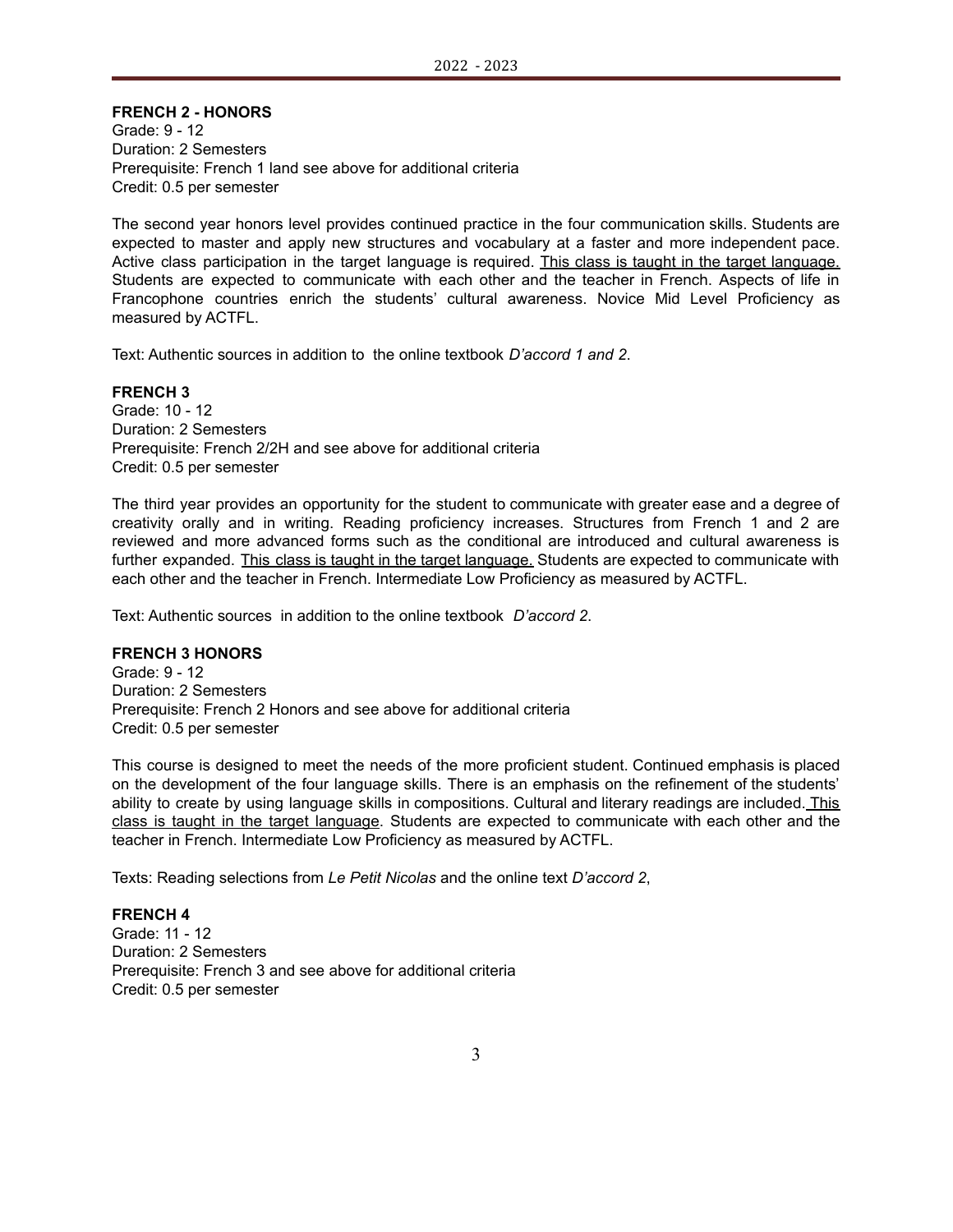The fourth level of language study provides the student with the ability to use vocabulary and idiomatic expressions to discuss a variety of topics with increased ease and confidence. Previously learned structures are reviewed with emphasis on their applications to longer compositions and oral reports. Historical and cultural readings are part of the literary selections assigned. This class is taught in the target language. Students are expected to communicate with each other and the teacher in French. Intermediate Mid Level Proficiency as measured by ACTFL.

Texts: *Imaginez* - selected reading

# **FRENCH 4 HONORS**

Grade: 10 - 12 Duration: 2 Semesters Prerequisite: French 3 Honors and see above for additional criteria Credit: 0.5 per semester

This course is aimed at the student who wishes to work toward competency in all four skills in order to prepare for the French SAT II exam and AP French, as well as to increase practical communicative competence. The course includes a fast-paced review of language structures and introduction of more advanced grammar and syntax, as well as a greatly expanded vocabulary. Students will be required to prepare oral reports and short written essays on various topics. This class is taught in the target language. Students are expected to communicate with each other and the teacher in French. Intermediate Mid/High Level Proficiency as measured by ACTFL.

Texts: *Imaginez* - Selected reading

### **FRENCH 5 HONORS**

Grade: 10 - 12 Duration: 2 Semesters Prerequisite: French 4 Honors and see above for additional criteria Credit: 0.5 per semester

This course is aimed at the student who wishes to expand competency in all four skills in order to prepare for the French SAT II exam, as well as to increase strong communicative competence. The course includes a fast-paced review of language structures and introduction of more advanced grammar and syntax, as well as a greatly expanded vocabulary. Students will be required to prepare oral reports and written essays on various topics requiring synthesis and analysis of reading and listening exercises based on some of the themes from the textbook Thèmes. This class is taught in the target language. This course is also meant to better prepare students for the UCONN/ECE and/or the AP courses, by reviewing and expanding on the language content necessary to be successful at those next levels. Intermediate High Proficiency as measured by ACTFL.

Text: *Thèmes* - selected reading

# **ADVANCED PLACEMENT FRENCH**

**(College Board Approved)** Grade: 11 - 12 Duration: 2 Semesters Prerequisite: French 4 Honors and see above for additional criteria and completion of mandatory summer assignment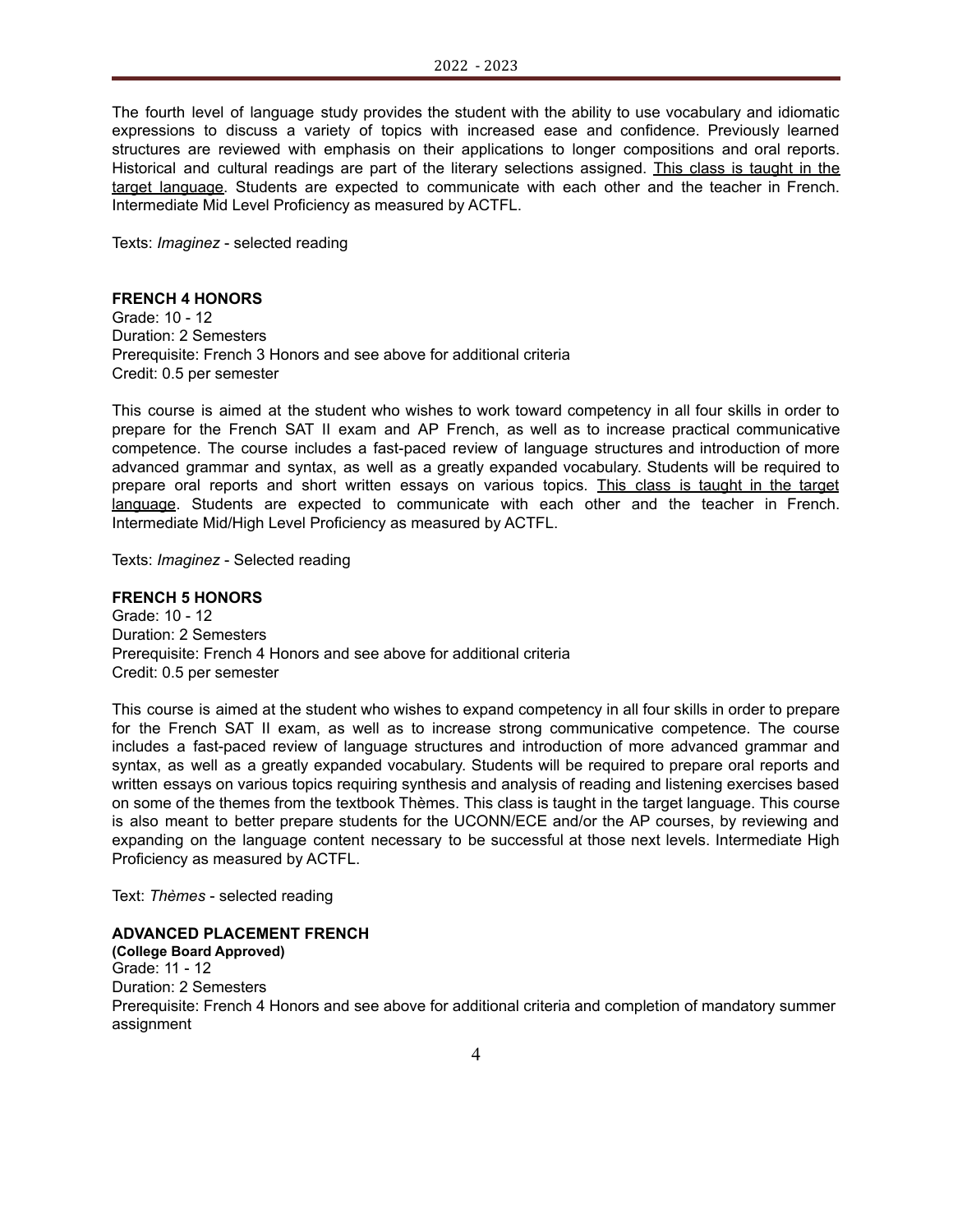Credit: 0.5 per semester.

This course is designed for the self-motivated, competent student in French who wants a stimulating and challenging educational experience rich in culture in order to reach a high degree of proficiency in oral and written skills. Speaking and writing on a wide variety of topics will be emphasized, including frequent formal essays and oral reports requiring synthesis and analysis of reading and listening exercises based on the six themes of AP World Language courses (Family and Communities, Science and Technology, Global Challenges, Personal and Public Identities, Beauty and Aesthetics, and Contemporary Life). Intermediate High/Advanced Level Proficiency as measured by ACTFL.

Texts: *Thèmes*, *AP French Workbook*. AP exercises from *Barron's AP French Language and Culture* preparation guide. Selected reading and authentic ressources.

### **FRENCH ECE**

**(University of Connecticut Early College Experience Program Approved)**

Grade: 11 - 12

Duration: 2 Semesters

Prerequisite: French 4/4H and see above for additional criteria, in addition completion of mandatory summer assignment.

Credit: 0.5 per semester. 6 UCONN credits transferable to most other colleges and universities. Intermediate High/Advanced Level Proficiency as measured by ACTFL.

Students who participate in this course will be completing UCONN courses FREN: 3250: Global Culture I and FREN 3268: Grammar and Composition for which they will receive 6 UCONN credits transferable to most other colleges and universities.

Fall semester provides an intense study of oral French. Learning of oral techniques of communication in conjunction with weekly topics of conversation associated with various francophone cultures. Rigorous and active oral practice through dialogues, interviews, round tables, oral reports and debates. Spring semester is focused on the advanced study of French texts and extensive written practice in a variety of forms ranging from compositions, essays, summaries and film reviews.

### **LATIN MYTHOLOGY AND ETYMOLOGY**

Grade: 9 – 12 Duration: 2 Semesters Prerequisite: None Credit: 0.5 per semester

This course is designed for students who have had no previous instruction in Latin. Students receive instruction in basic Latin grammar, syntax and vocabulary through reading stories in Latin. The course of study incorporates an overview of Roman culture as it relates to the world today. Major myths and the Roman gods and goddesses are studied through reading stories in Latin. Connections to modern day literature and art are made throughout. Students who take this course as the first of a three year sequence in Latin may have their next course renamed Latin B.

Materials for the course provided by the instructor.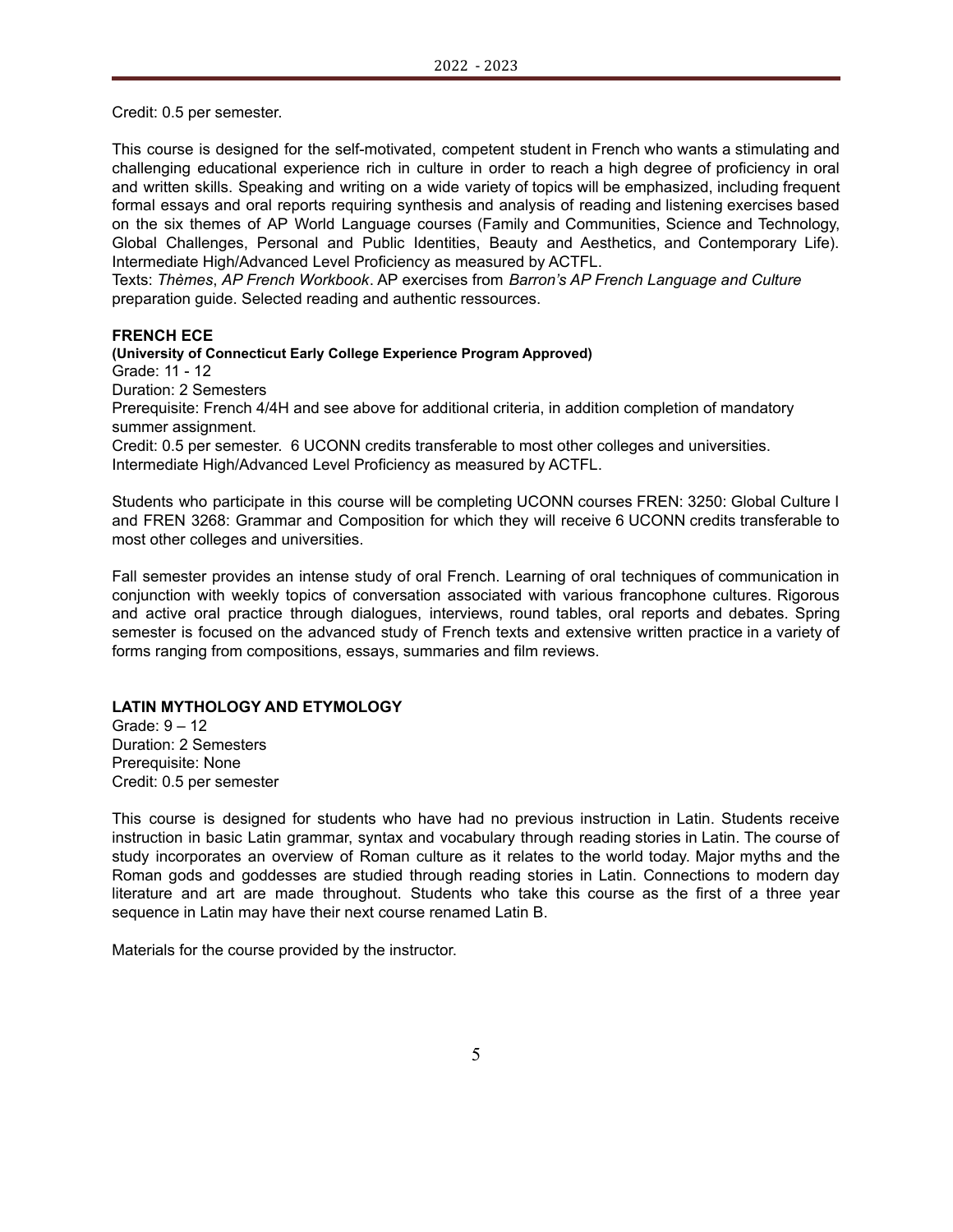**LATIN 1** Grade: 9 - 12 Duration: 2 Semesters Prerequisite: None Credit: 0.5 per semester

During this course, the beginning students are introduced to Latin vocabulary, grammar, and the culture and mythology of Ancient Rome. Students take the National Latin Exam, level I. Frequent formative assessments and summative assessments, including tests and projects, ensure retention of material and a chance to succeed. By the end of the year, students may be at the Beginning level of Reading Proficiency as measured by ACTFL.

Some course materials taken from: John C Traupman, *Lingua Latina I* ; additional materials provided by instructor

**LATIN 2** Grade: 9 - 12 Duration: 2 Semesters Prerequisite: Latin l and see above for additional criteria Credit: 0.5 per semester

This course reviews the Latin vocabulary and grammar begun in Level I along with reading adapted stories that expose students to various aspects of daily life in Ancient Rome, the Greco-Roman Mythology, and include some adapted Latin Literature. Students learn to see Latin as an important language in its Indo-European family and its benefit to modern languages and literatures. Participation in National Latin Exam Level II for students wishing to move into honors track is expected. Frequent formative and summative assessments, including tests and class projects, ensure retention of material and a pathway to success. By the end of the year, students may be at Novice Mid level of Reading Proficiency as measured by ACTFL.

Some course materials taken from: John C Traupman, *Latin Is Fun* and D. Perry, *Fabulae Romanae: Stories of Famous Romans* ; additional materials provided by instructor

### **LATIN 2 HONORS**

Grades: 9 - 12 Duration: 2 Semesters Prerequisite: Latin 1 and see above for additional criteria Credit: 0.5 per semester

In this course, the self-motivated student will continue learning vocabulary and grammar at lower intermediate level. The emphasis in this year's study is on morphology of nouns, adjectives, pronouns and verbs and the syntax of the noun and verb to develop appropriate skills for reading complex Latin sentences. Several thematic projects will expose students to Roman and ancient Mediterranean geography, Roman social and political customs, and societal and personal values of the Romans. Participation in National Latin Exam Level II is required. Frequent formative and summative assessments, including tests and projects, ensure retention of material and a chance to succeed. By the end of the year, students may be at Novice Mid/High level of Reading Proficiency as measured by ACTFL.

Some course materials taken from: John C Traupman, *Latin Is Fun* and D. Perry, *Fabulae Romanae: Stories of Famous Romans* ; additional materials provided by instructor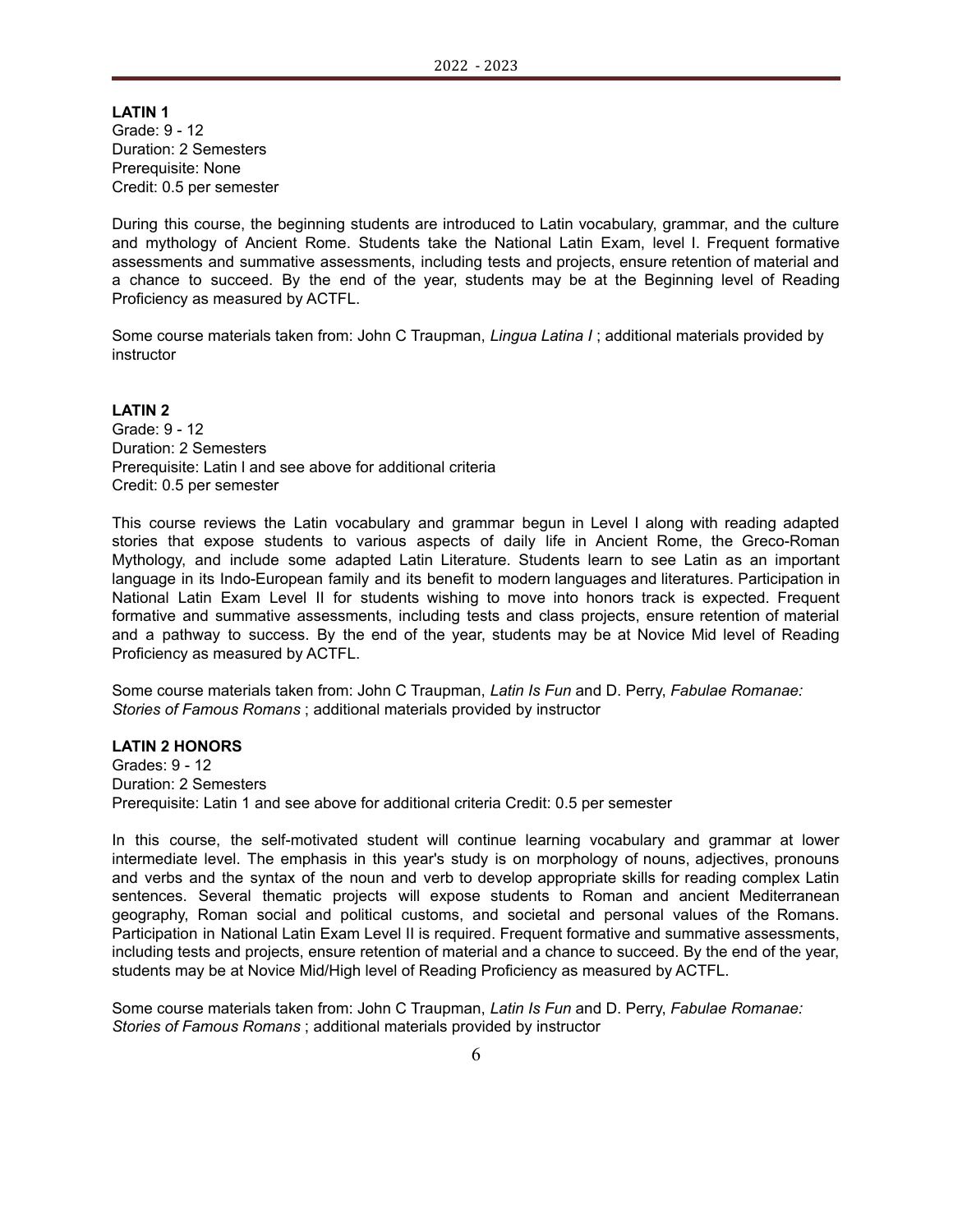**LATIN 3** Grade: 10 - 12 Duration: 2 Semesters Prerequisite: Latin 2 and see above for additional criteria Credit: 0.5 per semester

In this course, students read adapted stories about famous Romans and about events which are reflective of the literature and culture of the Roman Monarchy and Republic. Frequent formative assessments and quarterly summative and class projects, ensure retention of material and a chance to succeed in advanced levels. Participation in the National Latin Exam at Intermediate Reading Level for students wishing to move into honors track is required. By the end of the year, students may be at Novice High level of Reading Proficiency as measured by ACTFL.

**Texts:** G. Lawall and D. Perry, *Fabulae Romanae: Stories of Famous Romans;* Sally Davis, *Review and Test Preparation Guide for the Intermediate Latin Student* ; additional materials provided by instructor

#### **LATIN 3 HONORS**

Grade: 10 - 12 Duration: 2 Semesters Prerequisite: Latin 2 and see above for additional criteria Credit: 0.5 per semester

In this course, students read adapted stories about famous Romans and events which are reflective of the literature and culture of the Roman Monarchy and Republic. Additionally, students acquire and practice advanced grammar and vocabulary to prepare for reading unadapted literature. Frequent formative assessments and quarterly summative and class projects, ensure retention of material and a chance to succeed. Participation in the National Latin Exam at Intermediate Reading Level is required. By the end of the year, students may be at Intermediate Low level of Reading Proficiency as measured by ACTFL.

**Texts:** G. Lawall and D. Perry, *Fabulae Romanae: Stories of Famous Romans;* Sally Davis, *Review and Test Preparation Guide for the Intermediate Latin Student* ; additional materials provided by instructor

**LATIN 4** Grade: 10 - 12 Duration: 2 Semesters Prerequisite: Latin 3 and see above for additional criteria Credit: 0.5 per semester

In this course, students read adapted and unadapted texts from authors who wrote at the end of the Roman Republic.There are major tests each quarter and frequent quizzes including advanced grammatical concepts and literary analysis. Participation in the National Latin Exam Advanced Reading Comprehension is required if students desire to enroll in AP Latin or CAMS 3102. In spring, students take the ALIRA exam. In order to receive the Seal of Biliteracy, students should be at Intermediate Mid Reading Proficiency Level as measured by ACTFL.

**Texts:** G. Lawall and D. Perry, *Fabulae Romanae: Stories of Famous Romans* and Sally Davis; additional materials provided by instructor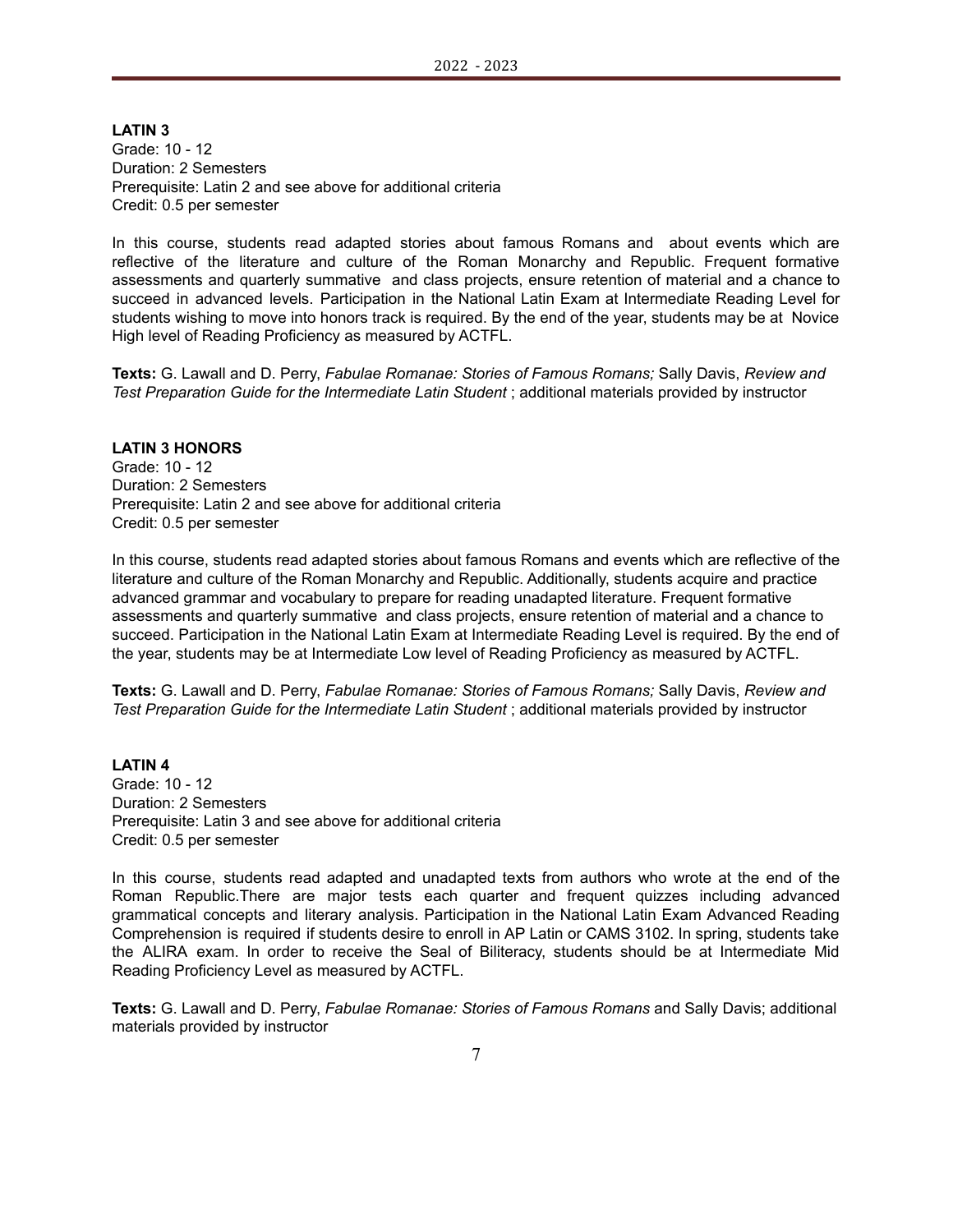**LATIN 4 HONORS**

Grade: 10 - 12 Duration: 2 Semesters Prerequisite: Latin 3 Honors and see above for additional criteria Credit: 0.5 per semester

The aim of this course is to achieve fluency in reading Latin, further develop an appreciation for Latin literature, and prepare students for advanced courses (AP Latin or CAMS 3102). This course is where students make their first incursions in authentic literature of the Golden Age. Critical reading and erudite literature based writing is the focus of at least two major summative assessments. Participation in the National Latin Exam Advanced Reading Comprehension is required. There are frequent formative assessments and quarterly class projects and tests. In spring, students take the ALIRA exam. In order to receive the Seal of Biliteracy, students should be at Intermediate Mid Reading Proficiency Level as measured by ACTFL.

**Texts:** Marianthe Colakis, *Excelability in Advanced Latin*, G. Lawall and D. Perry, *Fabulae Romanae: Stories of Famous Romans*; AP Latin syllabus texts from Caesar and Vergil.

### **ADVANCED PLACEMENT LATIN**

**(College Board Approved)** Grade: 10 - 12 Duration: 2 Semesters Prerequisite: Latin 4 and see above for additional criteria and completion of mandatory summer assignment Credit: 0.5 per semester

This course, designed for the self-motivated and competent students, concentrates on selected readings from Vergil's Aeneid and Caesar's Gallic Wars following the College Board syllabus for AP Latin. Daily homework and written tests are required. Selected vocabulary is assigned and quizzed. Frequent formative and summative assessments, including on-line tests and class projects, ensure retention of material and a chance to succeed. Students take the Advanced Reading Comprehension Level on the National Latin Exam.

Textbook: Richard LaFleur, *A Song of War: Readings from Vergil's Aeneid* and David Perry, *A Call to Conquest, Readings from Caesar's Gallic Wars*

### **LATIN 5 HONORS/CAMS 3102 - LATIN AUTHORS OF AUGUSTAN ERA**

**(UCONN ECE)** Grade 11 - 12 Duration: 2 Semesters Prerequisite: Latin 4 and see above for additional criteria (this course may be taken before or after AP Latin with teacher recommendation). Credit: 0.5 per semester or 3 ECE

The Roman Poets in the Augustan Age Latin course is a rigorous, college-level course which prepares qualified students for higher level language courses in college. This course focuses on readings from the major Roman authors - Vergil, Ovid, Catullus, and Cicero. In addition to discussing questions of grammar, word choice, and literary style, we evaluate and compare these authors as artists and (to some extent) as historians and rhetoricians. Given the volume of reading, there are frequent formative and summative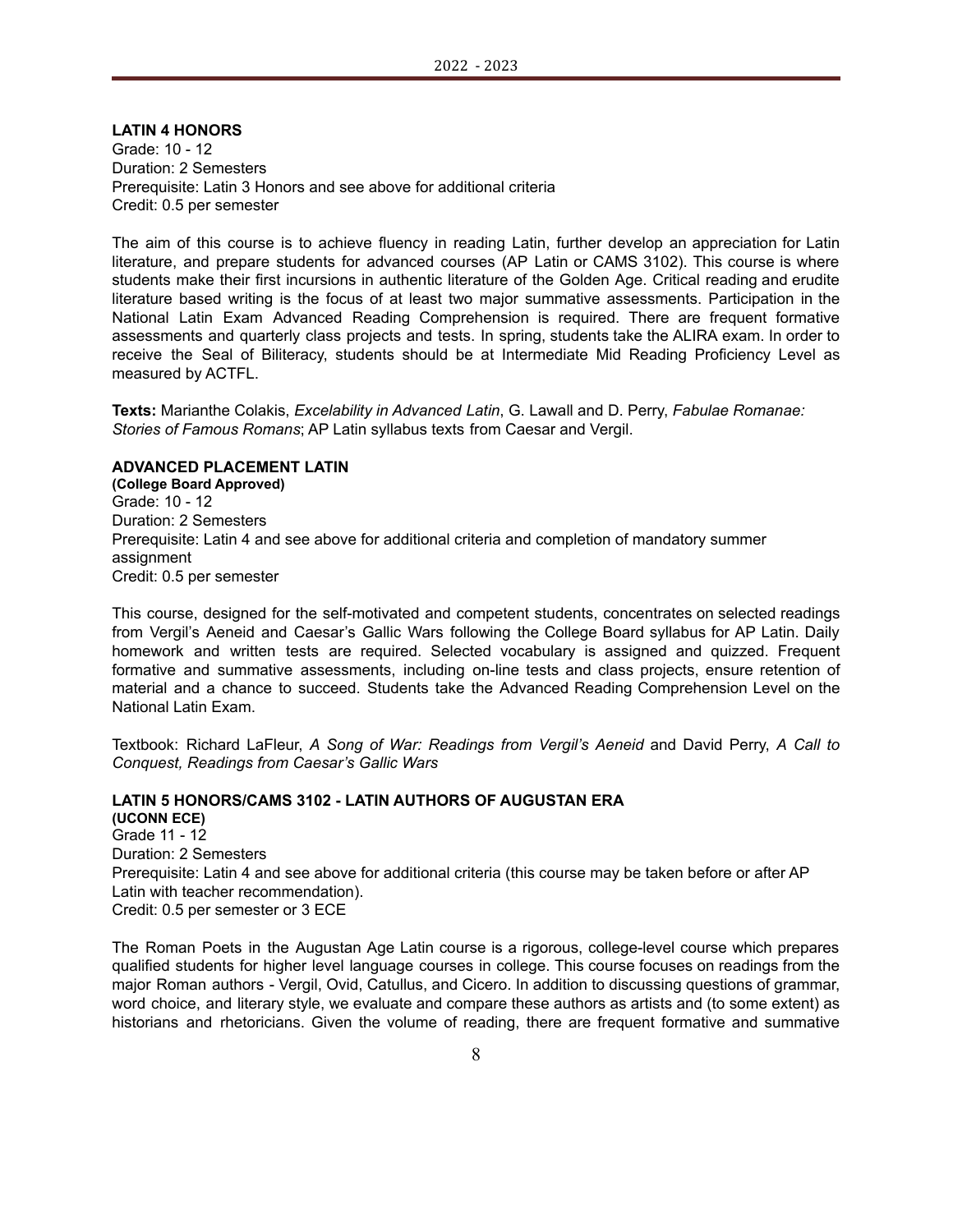assessments. Students may take the Advanced Reading Comprehension Level on the National Latin Exam in March.

N.B. Students in this course have the option of earning UCONN college credit. There is a registration fee for UCONN enrollment. Upon successful completion of the course, students receive three university credits each semester, transferable to most other colleges and universities.

#### **SPANISH 1**

Duration: 2 Semesters Prerequisite: None Credit: 0.5 per semester

In this beginning course, the student will be initiated in the four basic language skills: listening, speaking, reading and writing. Listening comprehension and speaking will be stressed through interpersonal and performance based assessments. Students will be introduced to Hispanic cultures. This course is taught in the target language. Novice Proficiency as measured by ACTFL.

Text: Authentic sources and online textbook *Descubre 1*

# **INTERMEDIATE SPANISH 1**

Duration: 2 Semesters Prerequisite: TEACHER RECOMMENDATION ONLY Credit: 0.5 per semester

In this continuation of the beginning course, the student will be provided additional exposure to and reinforcement of essential language skills - listening, speaking, reading and writing - from Spanish 1, while introducing students to important and complex language concepts from Spanish 2. Students will listen to native speakers and will read material written for Spanish speakers. They will be asked to communicate orally and in writing on specific topics, making cultural comparisons throughout the year. Students who successfully complete this class will be prepared to transition to Spanish 2.

Text: Authentic sources and online textbook **Descubre I**

# **SPANISH 2**

Duration: 2 Semesters Prerequisite: Spanish 1 or Spanish 1 Intermediate and see above for additional criteria Credit: 0.5 per semester

The second year of study provides continued development of reading, writing, listening and speaking skills in Spanish. Structures learned in the first year are reinforced and new ones introduced. The students' knowledge of Spanish speaking countries and their people is broadened and integrated in the lessons taught.

Authentic audio and visual materials are used extensively. Students are required to write short paragraphs and express themselves orally in complete sentences. Active class participation in the target language is required. This class is taught in the target language. Students are expected to communicate with each other and the teacher in Spanish. Novice Mid Proficiency as measured by ACTFL.

Text: Authentic sources and online textbook *Descubre I and 2*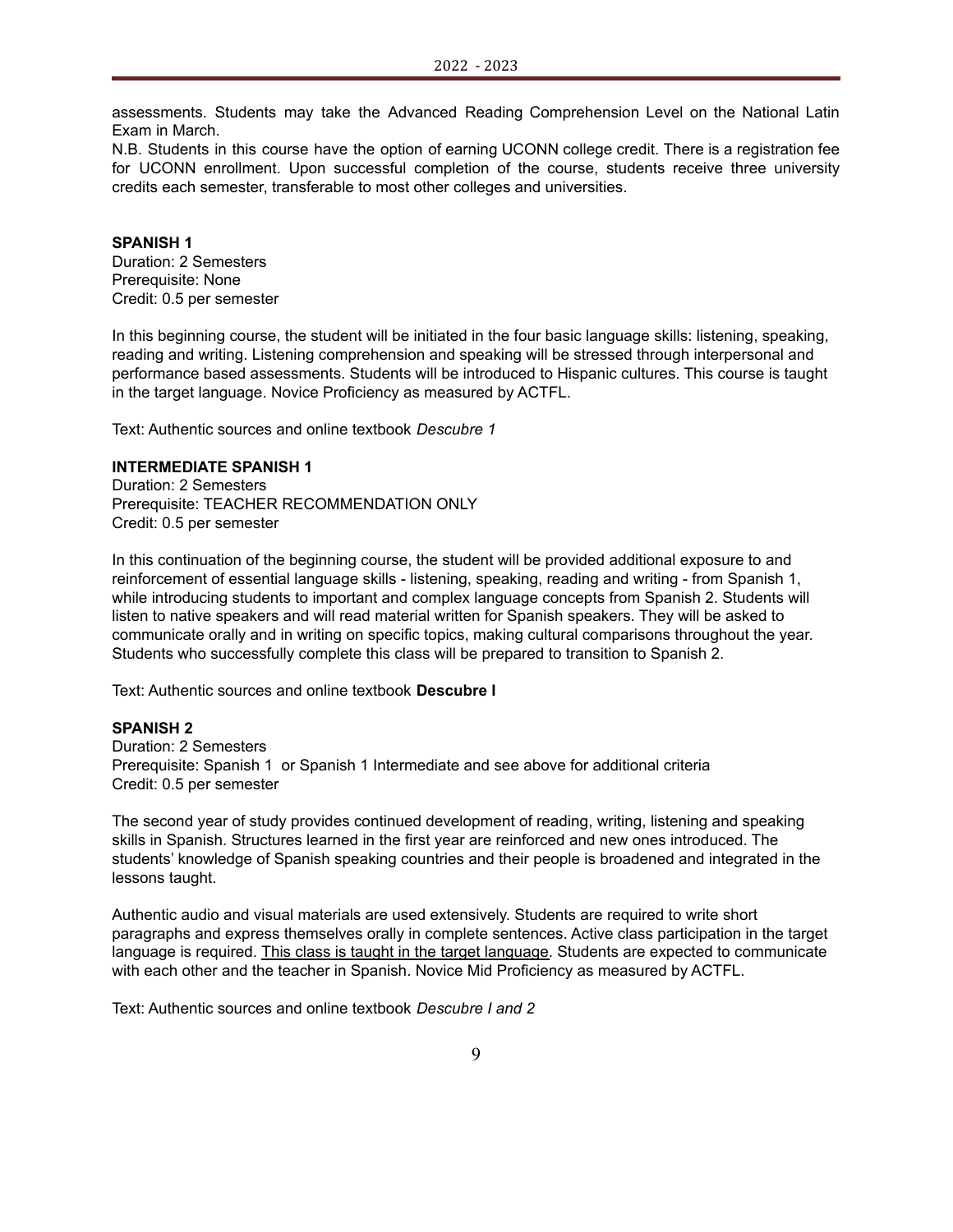# **SPANISH 2 HONORS**

Grades: 9 - 12 Duration: 2 Semesters Prerequisite: Spanish 1 and see above for additional criteria Credit: 0.5 per semester

Spanish 2 Honors provides an accelerated experience in the development of reading, writing, listening and speaking skills. First year structures are rapidly reinforced and new ones introduced. This faster paced course also includes additional readings, listenings, writings and texts that are more rigorous. The students' knowledge of Spanish speaking countries and their people is broadened and integrated in the lessons taught. Students are expected to master and apply new structures at a faster pace and more independently. Active class participation in the target language is required. This class is taught in the target language. Students are expected to communicate with each other and the teacher in Spanish. Novice Mid/High Proficiency as measured by ACTFL.

Text: Authentic sources and online textbook *Descubre 1 and 2*

#### **SPANISH 3**

Duration: 2 Semesters Prerequisite: Spanish 2/2H and see above for additional criteria Credit: 0.5 per semester

The third year provides an opportunity for the student to communicate with greater ease and creativity. At this level, students are expected to perform at a higher level within every skill (listening, speaking, reading and writing). Students engage in group discussions, build upon writing skills learned in Spanish I and II and participate in more complex listening activities. This class is taught in the target language. Students are expected to communicate with each other and the teacher in Spanish. Intermediate Low Proficiency as measured by ACTFL.

Text: Authentic sources and *Descubre 2*

#### **SPANISH 3 HONORS**

Duration: 2 Semesters Prerequisite: Spanish 2 Honors and see above for additional criteria Credit: 0.5 per semester

The third year honors course provides an opportunity for the student to reach a higher degree of proficiency through more rigorous course requirements. Sophisticated structures are introduced at a faster pace and incorporated into oral and written expression. More emphasis is placed on independent acquisition and application of vocabulary, as well as reading of authentic texts. This class is taught in the target language. Students are expected to communicate with each other and the teacher in Spanish. Intermediate Low/Mid Proficiency as measured by ACTFL.

Texts: Online textbook *Descubre 2*; selected articles to supplement and enrich vocabulary.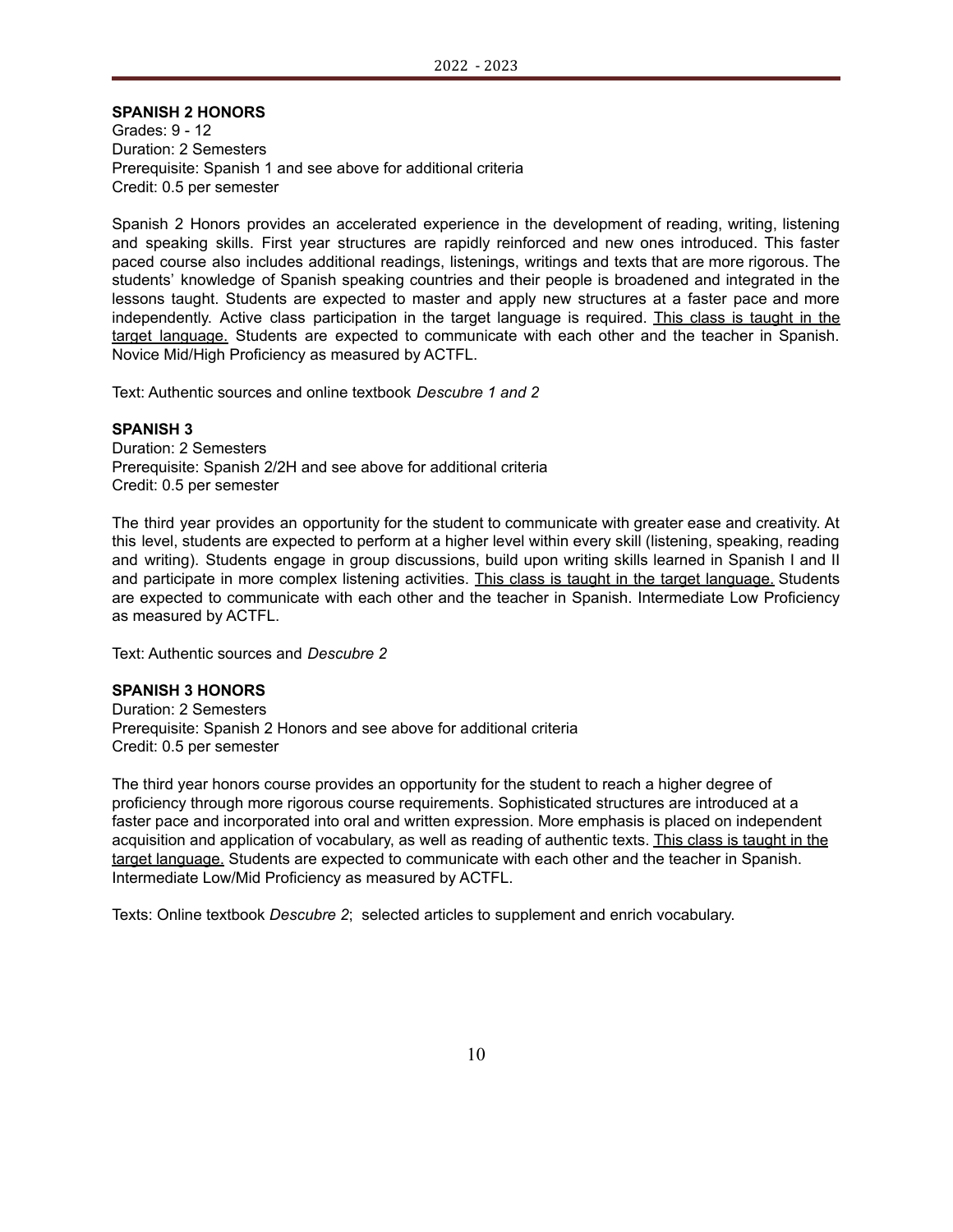# **SPANISH 4**

Duration: 2 Semesters Prerequisite: Spanish 3 and see above for additional criteria Credit: 0.5 per semester

The fourth level of study reviews previously learned structures and continues to develop proficiency with an emphasis on practical oral and written communication. Language study is organized around more sophisticated thematic units encouraging expression of higher-level thinking. There is extensive use of web-based resources including film, audio, and communicative activities. Students will be taking the AAPPL proficiency test to support the attainment of the Seal of Biliteracy. This class is taught in the target language. Students are expected to communicate with each other and the teacher in Spanish. Intermediate Mid Proficiency as measured by ACTFL.

Texts: *Imagina, Imagina* Web resources, film shorts included in *Imagina* program, full-length films.

### **SPANISH 4 HONORS**

Duration: 2 Semesters Prerequisite: Spanish 3 Honors and see above for additional criteria. Credit: 0.5 per

The fourth level of study reviews previously learned structures while introducing more complex and advanced concepts. This is done while continuing to develop proficiency with an emphasis on practical oral and written communication. Language study is organized around more sophisticated thematic units encouraging expression of higher-level thinking. There is extensive use of web-based resources including film, audio, and communicative activities. Students will be taking the AAPPL proficiency test to support the attainment of the Seal of Biliteracy. This class is taught in the target language. Students are expected to communicate with each other and the teacher in Spanish. Intermediate Mid/High Proficiency as measured by ACTFL.

This course is designed for the student who wishes to work toward advanced proficiency in all four skills in preparation for Advanced Placement Spanish, as well as to increase practical communicative proficiency.

Text: *Imagina* and authentic audio and written texts from a wide range of media resources including literary works such as short stories and poetry.

#### **SPANISH 5**

Grades 11 or 12 Duration: 2 Semesters Prerequisite: Spanish 4/4 Honors and see above for additional criteria. Credit: 0.5 per semester

The fifth level of study reviews previously learned structures and continues to develop proficiency with an emphasis on practical oral and written communication. Language study is organized around more sophisticated thematic units encouraging expression of higher-level thinking. There is extensive use of web-based resources including film, audio, and communicative activities. This class is taught in the target language. Students are expected to communicate with each other and the teacher in Spanish only. This course is also meant to better prepare students for the UCONN/ECE and/or the AP courses, by reviewing and expanding on the language content necessary to be successful at those next levels. Intermediate High Proficiency as measured by ACTFL.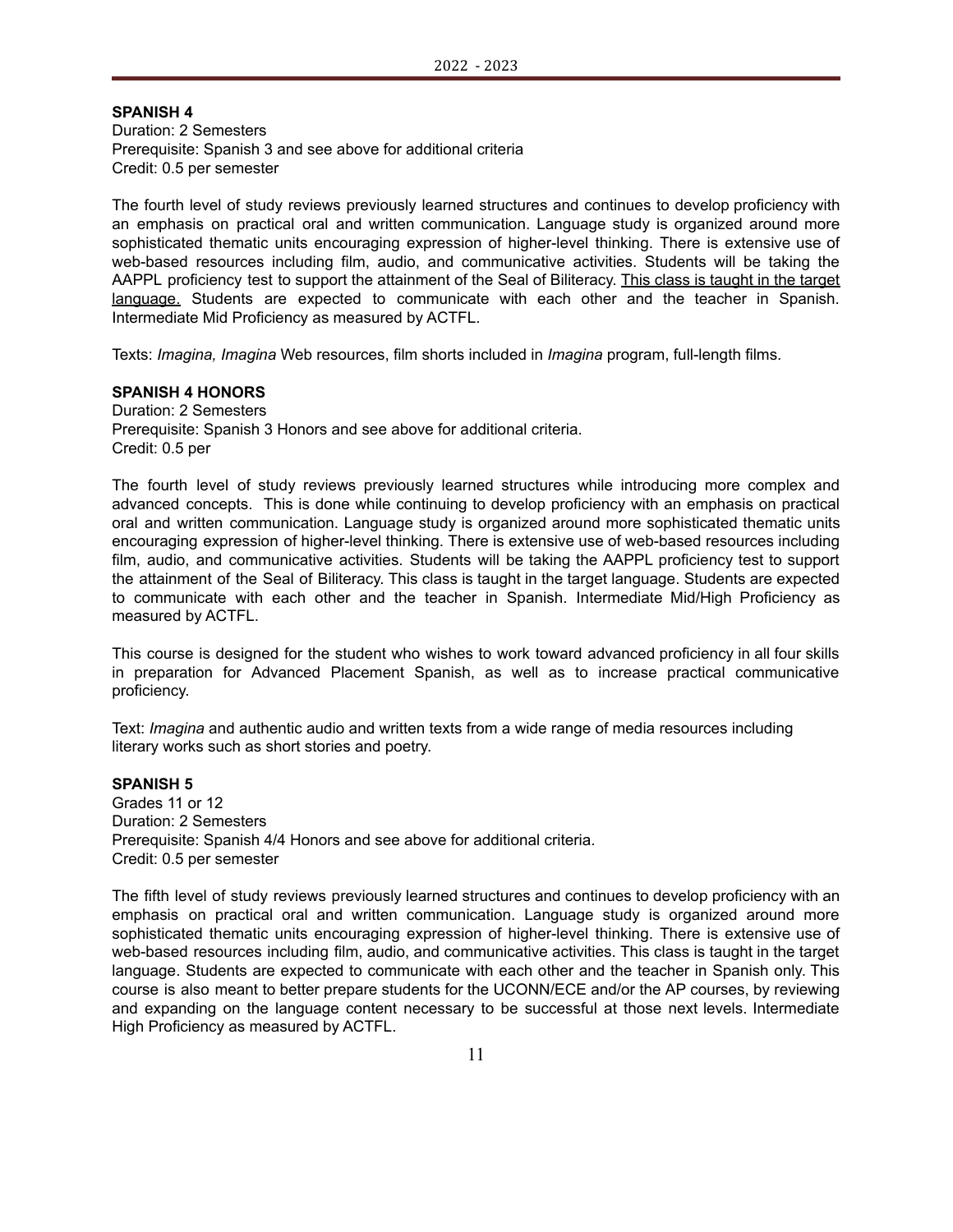Text: *Imagina* and authentic audio and written texts from a wide range of media resources.

### **SPANISH FILM AND CULTURE**

Grade: 12 Duration: 2 Semesters Prerequisite: Spanish 4/4H and see above for additional criteria Credit: 0.5 per semester

Authentic full-length Spanish language films serve as a springboard for exploration and discussion of cultural topics of the Spanish-speaking world and provide continued development of students' proficiency in Spanish, with emphasis on listening and oral communication skills. The textbook provides a review of grammatical structures specifically designed to facilitate students' written responses to the films. This class is taught in the target language. Students are expected to communicate with each other and the teacher in Spanish. Intermediate High Proficiency as measured by ACTFL.

Text: *Fuentes*, supplemented by contemporary journalistic readings and a variety of full length films such as *Con ganas de triunfar, El Norte*, and *El laberinto del fauno*

#### **ADVANCED PLACEMENT SPANISH LANGUAGE**

**(College Board Approved)** Grades: 11 and 12 Duration: 2 Semesters Prerequisite: Spanish 4/4H and see above for additional criteria, in addition completion of mandatory summer assignment Credit: 0.5 per semester

The Advanced Placement Program in Spanish Language follows the established College Board curriculum. It is intended for students who wish to reach a high level of academic proficiency in all four language skills: listening, speaking, reading, and writing. This course is organized around thematic units supported by literary, journalistic, and audio/visual texts. Students are required to show deep understanding of complex written and audio texts through comprehension exercises, informal written commentaries and formal essays, oral presentations and simulated conversations. Students are expected to review previously studied structures independently to support their ability to communicate effectively in the language. Intermediate High/Advanced Low Proficiency as measured by ACTFL.

Texts: *Temas*, AP Practice

### **UCONN ECE HONORS SPANISH**

**(University of Connecticut Early College Experience Program Approved)** Grade: 11 - 12 Duration: 2 Semesters Prerequisite: Spanish Level 4 and Intermediate Mid Proficiency. See above for additional criteria. Credit: 0.5 per semester

Students who participate in this course will be completing UCONN courses 3178 Intermediate Spanish Composition and 3179 Intermediate Spanish Composition for which they will receive 6 UCONN credits transferable to most other colleges and universities.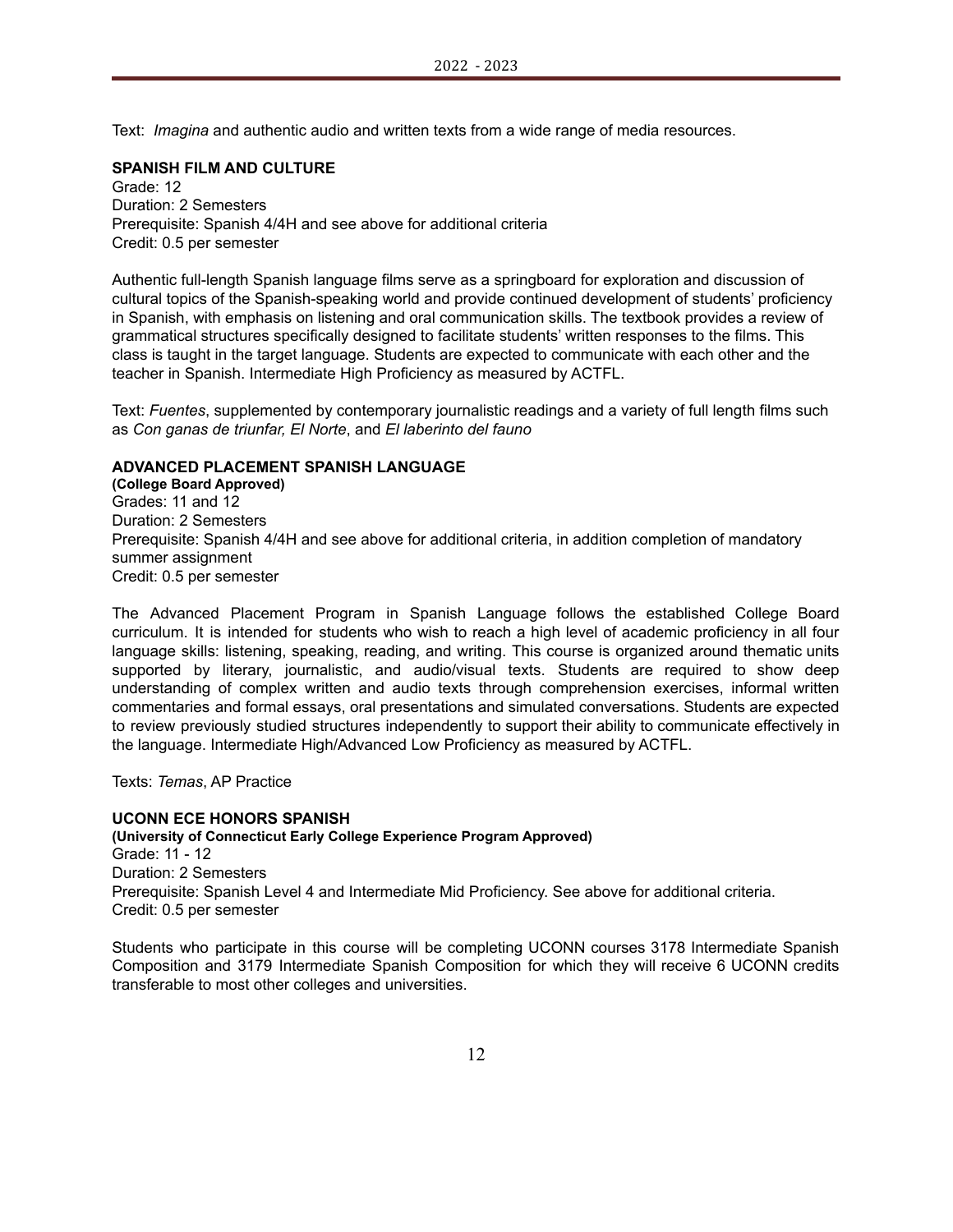Fall semester provides a thorough review of grammar and methodical practice in composition, leading to a command of practical idiom and vocabulary through the reading of literary and other texts, discussion of Spanish songs, as well as writing of informal commentaries and formal essays. Spring semester will allow students to develop speaking proficiency through discussion, dialogues, and oral presentations on contemporary themes studied through film, media and literary texts. Intermediate High/Advanced Low Proficiency as measured by ACTFL.

### **AP SPANISH LITERATURE**

Grades 11 - 12 Duration: 2 Semesters Prerequisite: AP Spanish Language & Culture, or UCONN or Teacher Recommendation Credit: 0.5 per semester

This course is designed to provide students with a learning experience equivalent to that of a third-year college course in Peninsular and Latin American literature. Students will be introduced to the formal study of a representative body of literary texts, exposing them to a wide variety of genres and types of discourse from the 14th century through modern times. The course provides opportunities for students to demonstrate their proficiency in Spanish across three modes of communication (interpersonal, interpretive, and presentational) and the five goal areas (communication, cultures, connections, comparisons, and communities).

The overarching aim of the course is to provide students with ongoing and varied opportunities to further develop their proficiencies across the full range of language skills - with special attention to critical reading and analytical writing - and to encourage them to reflect on the many voices and cultures included in a rich and diverse body of literature written in Spanish. While the course includes some study of advanced grammar and syntax, students are expected to review previously studied structures independently. Intermediate High/Advanced Low Proficiency as measured by ACTFL.

### **MANDARIN 1**

Grade: 9 - 12 Duration: 2 Semesters Prerequisite: None Credit: 0.5 per

Students will be initiated in the four basic language (listening, speaking, reading and writing) skills in this beginning level Mandarin class. In addition, students will be exposed to Chinese culture through the use of the internet, and videos.

Students will advance in fluency through Pinyin but will also learn to read and write simplified Chinese characters. Learning to write characters will include some traditional calligraphy as well as computer software that allow students to write Chinese characters with a word processor. Regular homework assignments, willingness to study are required. This class transitions quickly to being conducted in the target language. Novice Level Proficiency as measured by ACTFL.

Text: *Chinese Made Easy, Levels 1 and 2*, varied online resources are used to reinforce and enhance the four proficiency skills.

### **MANDARIN 2** Grade: 9 - 12 Duration: 2 Semesters Prerequisite: Chinese 1 and see above for additional criteria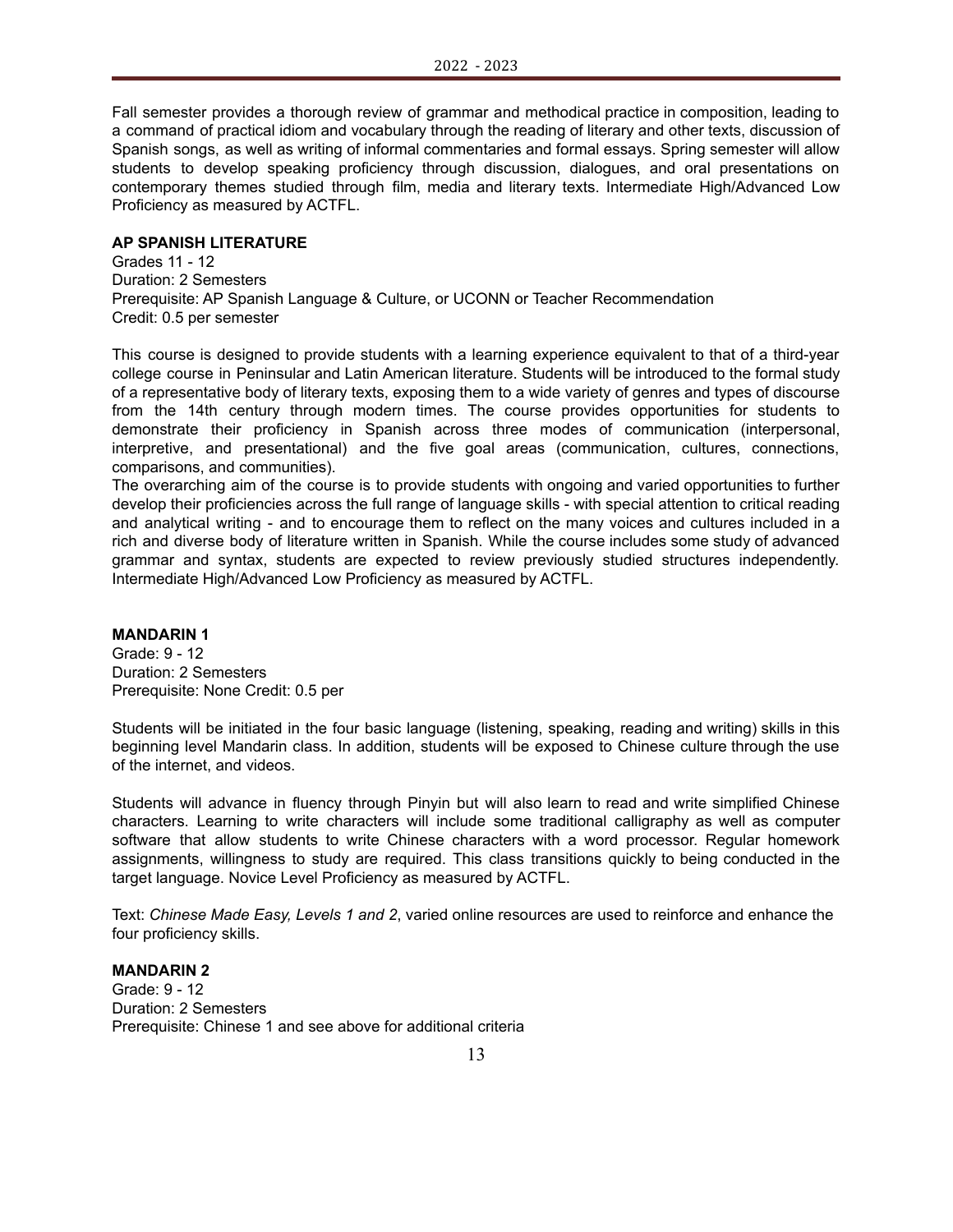Credit: 0.5 per semester

Students will review and build on the vocabulary and language structures from Mandarin I. Many additional characters will be introduced. More grammar and greater emphasis on tones will be covered in this course. Students will also prepare culture projects. This class is conducted in the target language. Students are expected to communicate with the teacher and each other in Mandarin. Novice Mid Level Proficiency as measured by ACTFL.

Text: *Chinese Made Easy, Levels 2 and 3*, varied online resources are used to reinforce and enhance the four proficiency skills.

# **MANDARIN 2 HONORS**

Grade: 9 - 12 Duration: 2 Semesters Prerequisite: Chinese 1 and see above for additional criteria Credit: 0.5 per semester

Mandarin 2 Honors provides an accelerated experience in the development of reading, writing, listening and speaking skills. First year structures are rapidly reinforced and new ones introduced. Additional characters and sentence structure patterns are introduced. Students must also keep up with expanded character dialogues, as well as complete more speaking and writing activities. This class is conducted in the target language. Students are expected to communicate with the teacher and each other in Mandarin. To meet with success, active participation is required. Novice Mid Level Proficiency as measured by ACTFL. Topics include school classes, sickness and health, shopping, Chinese food and culture, and more.

Text: *Chinese Made Easy, Levels 2 and* 3, varied online resources are used to reinforce and enhance the four proficiency skills.

#### **MANDARIN 3**

Grade: 10 - 12 Duration: 2 Semesters Prerequisite: Chinese 2 and see above for additional criteria Credit: 0.5 per semester

Mandarin 3 is a continuation of instruction in the four rudimentary skills involved in the acquisition of Mandarin Chinese: listening, speaking, reading, and writing. Subjects covered will include education, personality, travel, family tree, hometown and housing and more. Using the language lab, students will explore Chinese culture and language through the use of software, Chinese Podcasts, Chinese Word and other online tools. This class is conducted in the target language. Students are expected to communicate with the teacher and each other in Mandarin. Novice High Level Proficiency as measured by ACTFL.

Text: *Chinese Made Easy, Levels 3 and 4*, varied online resources are used to reinforce and enhance the four proficiency skills.

### **MANDARIN 3 HONORS**

Grade: 10 - 12 Duration: 2 Semesters Prerequisite: Chinese 2/2H and see above for additional criteria Credit: 0.5 per semester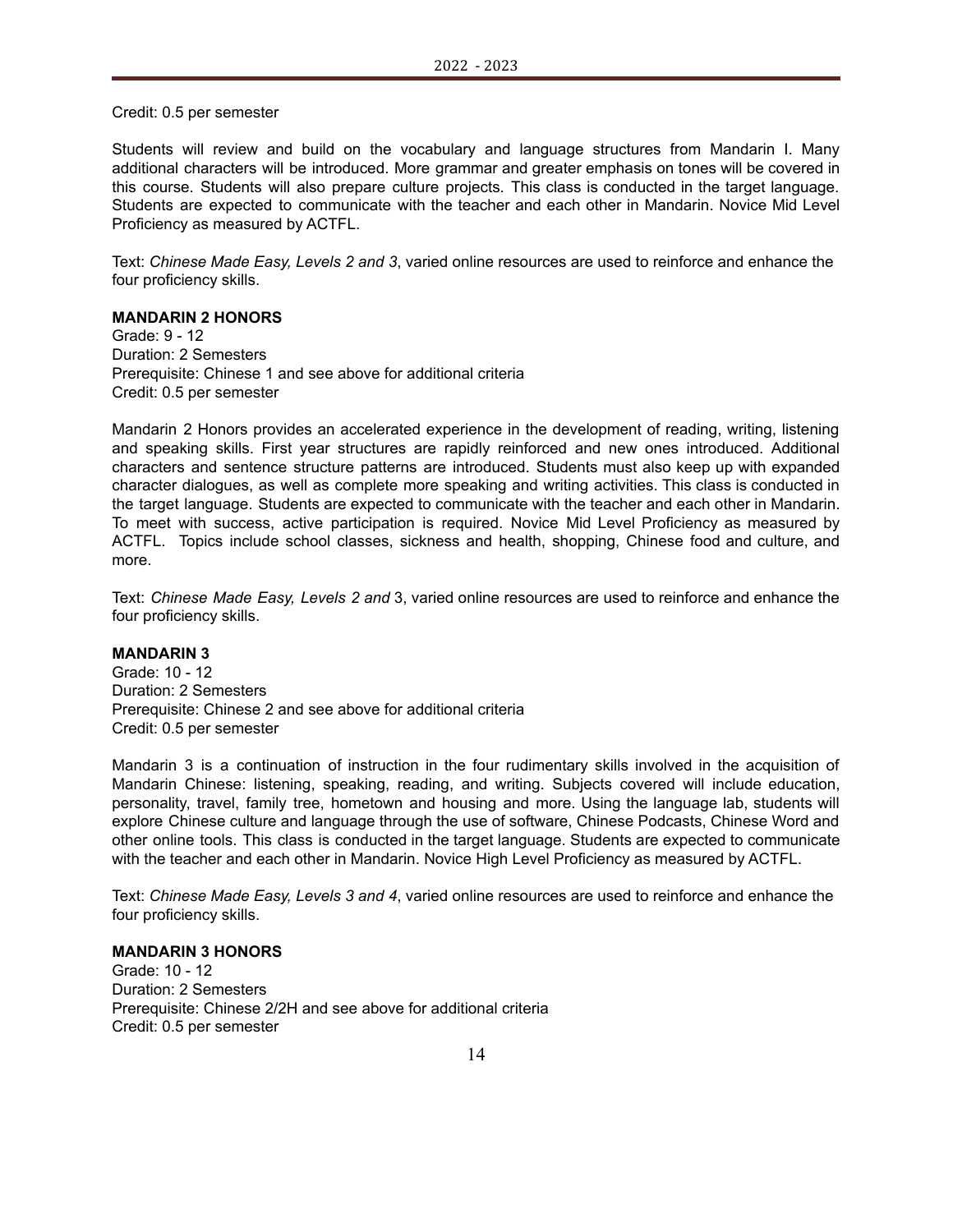Mandarin 3 Honors provides an accelerated experience in the development of reading, writing, listening and speaking skills. Additional characters and sentence structure patterns are introduced. Students must also keep up with expanded character dialogues, as well as complete more speaking and writing activities.This class is conducted in the target language. Students are expected to communicate with the teacher and each other in Mandarin. To meet with success, active class participation in the target language is required. Novice Mid/High Level Proficiency as measured by ACTFL. Subjects covered are more in-depth and include education, personality, travel, family tree, hometown and housing, a brief novel and more.

Using the language lab, students will explore Chinese culture and language through the use of software, Chinese Podcasts, Chinese Word and other online tools.

Text: *Chinese Made Easy, Levels 3 and 4*, varied online resources are used to reinforce and enhance the four proficiency skills. Various online audio resources

#### **MANDARIN 4**

Grade: 10 - 12 Duration: 2 Semesters Prerequisite: Chinese 3 and see above for additional criteria Credit: 0.5 per semester

Level Four Mandarin continues to build on an ever-expanding base of vocabulary, expressions and character recognition. Level four includes such topics as technology, entertainment, travel, the environment, and festivals. Students will complete the school year with knowledge of approximately 1,700 characters and several thousand phrases. Using the language lab, students will explore Chinese culture and language through the use of software, Chinese Podcasts, Chinese Word and other online tools. This class is conducted in the target language. Students are expected to communicate with the teacher and each other in Mandarin. Intermediate Level Proficiency as measured by ACTFL.

Text: *Chinese Made Easy, Levels 4 and 5*, varied online resources are used to reinforce and enhance the four proficiency skills. Various online audio resources.

# **MANDARIN 4 HONORS**

Grade: 10 - 12 Duration: 2 Semesters Prerequisite: Chinese 3/3H and see above for additional criteria Credit: 0.5 per semester

Mandarin 4 Honors provides an accelerated experience in the development of reading, writing, listening and speaking skills. Additional characters and sentence structure patterns are reinforced. Students must also keep up with expanded character dialogues, as well as complete more speaking and writing activities. This class is conducted in the target language. Students are expected to communicate with the teacher and each other in Mandarin. To meet with success, active class participation in the target language is required. Intermediate Level Proficiency as measured by ACTFL.

Subjects covered are more in-depth and include Technology, Environment, Entertainment, Government and Politics, Chinese Holidays and Traditions, Chinese Language and Geography. Using the language lab, students will explore Chinese culture and language through the use of software, Chinese Podcasts, Chinese Word and other online tools.